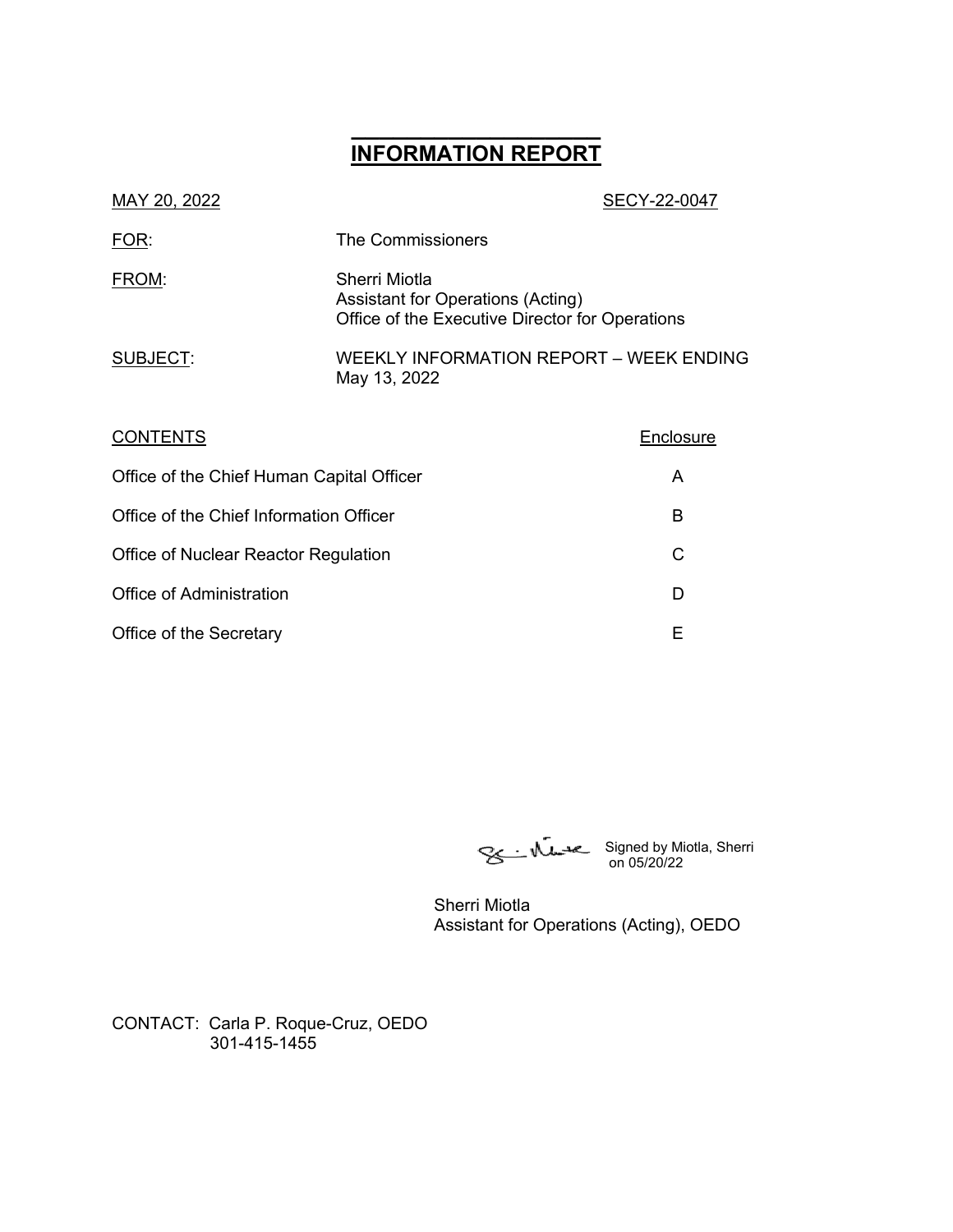### SUBJECT: WEEKLY INFORMATION REPORT – WEEK ENDING May 13, 2022, DATED: MAY 20, 2022

## **DISTRIBUTION**:

EDO R/F AO R/F

### **ADAMS Accession No**: ML22139A277

| <b>OFFICE</b> | <b>OEDO</b>        | OEDO/AO   |
|---------------|--------------------|-----------|
| <b>NAME</b>   | <b>CRoque-Cruz</b> | SMiotla   |
| DATE          | 5/19/2022          | 5/20/2022 |

 **OFFICIAL RECORD COPY**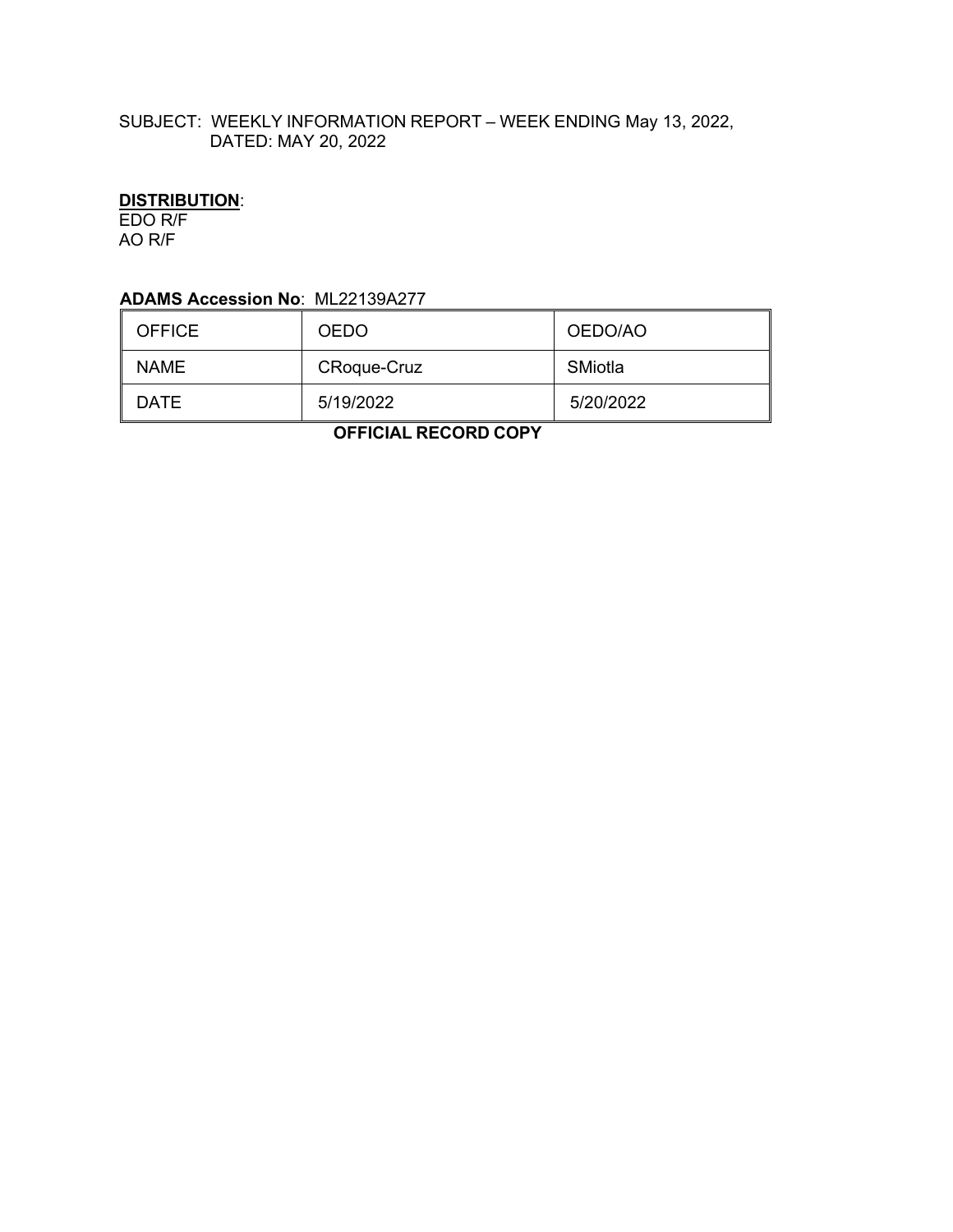#### **Office of the Chief Human Capital Officer (OCHCO) Items of Interest Week Ending May 13, 2022**

| <b>ARRIVALS</b>    |                                      |             |  |  |
|--------------------|--------------------------------------|-------------|--|--|
| COLLIER, ALEX      | <b>STUDENT INTERN</b>                | <b>NRR</b>  |  |  |
| JOHNSON, ZACHARY   | <b>STUDENT INTERN</b><br><b>OCIO</b> |             |  |  |
| PECHARO, RYAN      | <b>STUDENT INTERN</b>                | <b>NRR</b>  |  |  |
| WARD, BRANDON      | FINANCIAL ANALYST                    | <b>NMSS</b> |  |  |
| <b>RETIREMENTS</b> |                                      |             |  |  |
| <b>NONE</b>        |                                      |             |  |  |
| <b>DEPARTURES</b>  |                                      |             |  |  |
| DILSIZIAN, VASKEN  | <b>ACMUI MEMBER</b><br><b>NMSS</b>   |             |  |  |
| JONES, LATOYA D.   | PROGRAM ANALYST<br><b>ADM</b>        |             |  |  |
| TRELKA, RAYMOND C. | <b>REACTOR INSPECTOR</b>             | $R-III$     |  |  |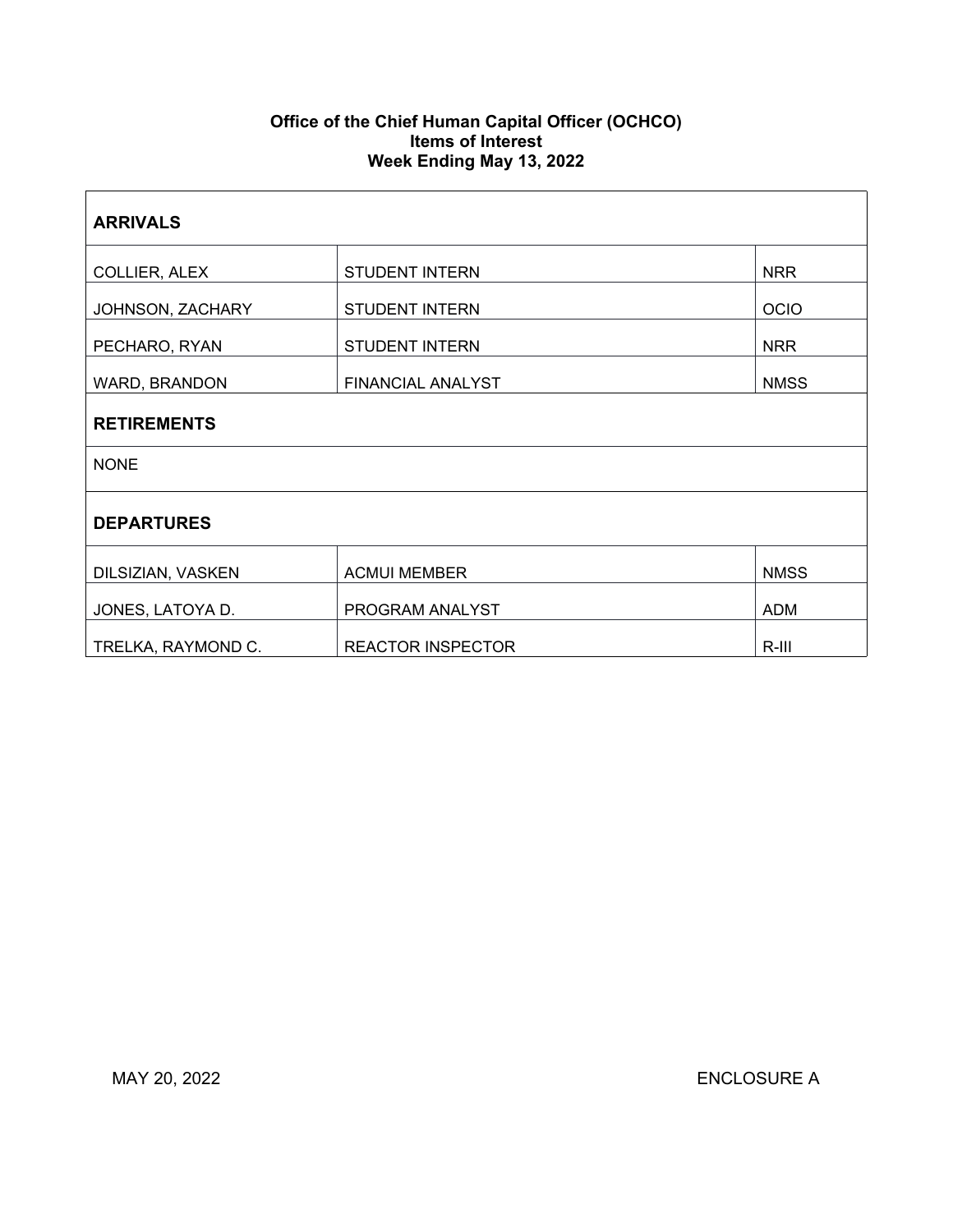### **Office of the Chief Information Officer (OCIO) Items of Interest Week Ending May 13, 2022**

Freedom of Information Act (FOIA) and Privacy Act (PA) Requests, Appeals, and Consultations Received During the Period of May 6 – May 13, as submitted by requester

| <b>Tracking</b><br><b>Number</b> | Requester's<br>Name                    | Requester's<br>Organization | <b>Request Description</b>                                                                                                                                                                                                                                                                                                                                                                                                                                                                                                      | <b>Received</b><br><b>Date</b> |
|----------------------------------|----------------------------------------|-----------------------------|---------------------------------------------------------------------------------------------------------------------------------------------------------------------------------------------------------------------------------------------------------------------------------------------------------------------------------------------------------------------------------------------------------------------------------------------------------------------------------------------------------------------------------|--------------------------------|
| 2022-000160                      | Ms. Diane Curran                       |                             | Request access to and copies of the following records<br>related to the NRC's regulation of the Oconee nuclear<br>power plant, Units 1, 2 and 3 (Docket Nos. 50-269, 50-<br>270, and 50-287) with respect to protection against<br>flooding hazards                                                                                                                                                                                                                                                                             | 05/06/2022                     |
| 2022-000161                      | Darren Neely                           |                             | I would like all records pertaining to named individual<br>and his role in the response and subsequent<br>investigation at TMI, 1979. Named individual was a HP<br>inspector from region 1 and played a pivotal role in the<br>response. I would like to know how many pages of<br>reports and interviews related to named individual and<br>TMI are available and what the cost will be. Copies of<br>performance appraisals and awards would also be<br>helpful. I believe his time at the NRC was roughly from<br>1976-1982. | 5/9/2022                       |
| 2022-000162                      | Ms. Minnique<br><b>Bowman</b>          |                             | I'm sick with covid and can't go to work but I do need<br>my. xfindy                                                                                                                                                                                                                                                                                                                                                                                                                                                            | 5/11/2022                      |
| 2022-000163                      | Ms. Courtney<br><b>Stapleton Smith</b> |                             | Any and all records relating to me or my property.<br>Address provided above                                                                                                                                                                                                                                                                                                                                                                                                                                                    | 5/13/2022                      |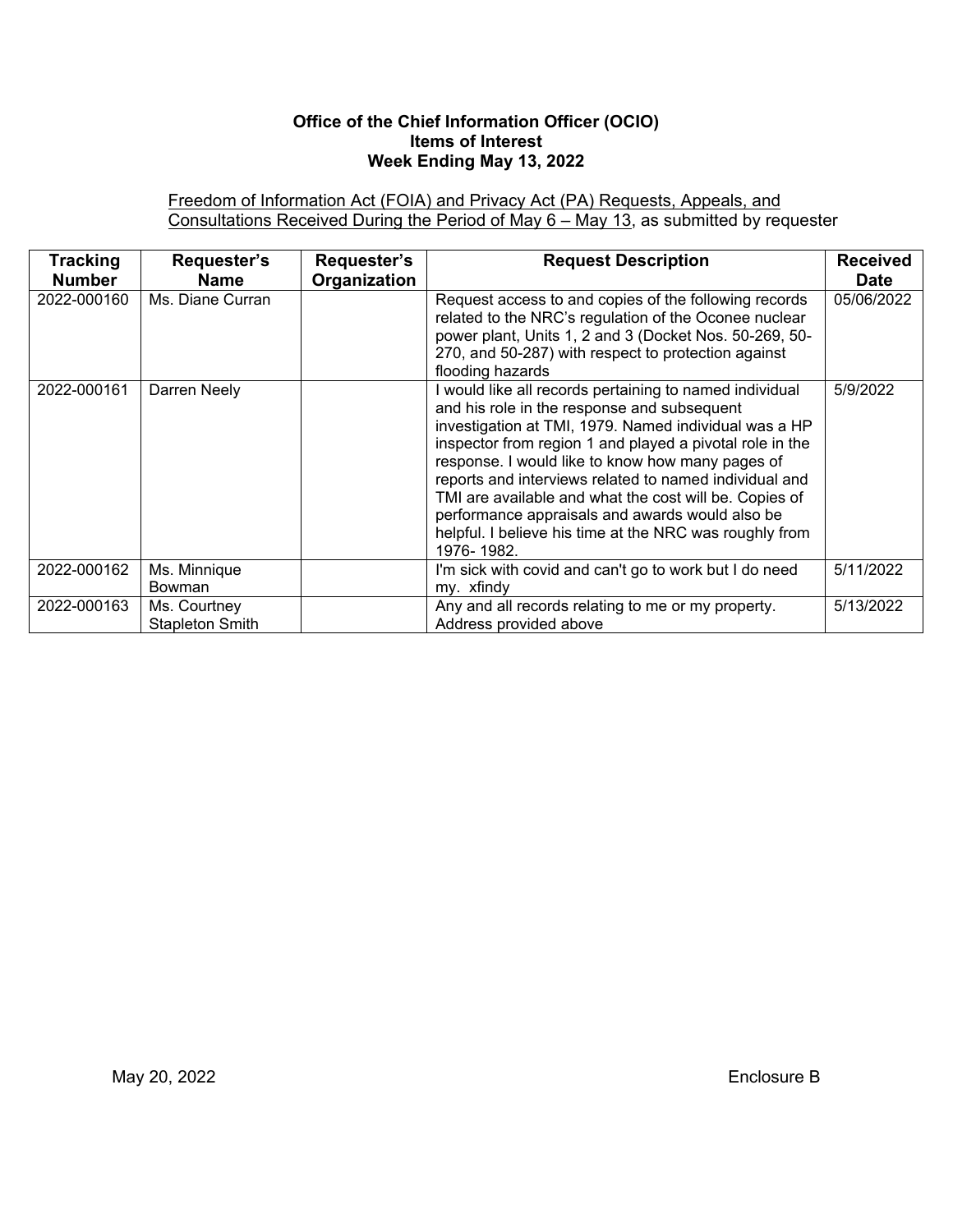#### **Office of Nuclear Reactor Regulation (NRR) Items of Interest Week Ending May 13, 2022**

### **The U.S. Nuclear Regulatory Commission (NRC) Staff Meets With the Institute of Nuclear Power Operations**

On May 5, 2022, the NRC staff conducted the annual coordination meeting with the Institute of Nuclear Power Operations (INPO). The NRC staff and INPO discussed the following items of mutual interest concerning INPO's training program accreditation process: COVID-19 responses taken by NRC and INPO; Revision 12 for NUREG-1021, "Operator Licensing Examination Standards for Power Reactors;" key guidance documents for advanced reactors and Commission review of training programs; and INPO's plans to develop accreditation guidelines for small modular reactors.

### **NRC Staff Reopens Comment Period for Draft Interim Staff Guidance**

On December 14, 2021 the staff published a *Federal Register* Notice (FRN) requesting comments on the draft Interim Staff Guidance (ISG), DNRL-ISG-2022-XX, "Safety Review of Light-Water Power-Reactor Construction Permit Applications" ([86 FR 71101\)](https://www.federalregister.gov/documents/2021/12/14/2021-27035/safety-review-of-light-water-power-reactor-construction-permit-applications). The purpose of this ISG is to clarify existing guidance and to assist the staff in determining whether an application to construct a light-water power-reactor facility meets the minimum requirements to issue a construction permit. The initial comment period closed on January 28, 2022. However, in order to receive clarification on two topics submitted during the initial comment period, the staff published a new FRN ([87 FR 27195](https://www.federalregister.gov/documents/2022/05/06/2022-09702/safety-review-of-light-water-power-reactor-construction-permit-applications)) on May 6, 2022, to reopen the comment period for an additional 15 days ending on May 21, 2022. The staff expects to issue the final ISG in Fall 2022.

### **NRC Staff Expands Use of Risk-Informed Process for Evaluations (RIPE)**

On May 10, 2022, the Risk-Informed Process for Evaluations (RIPE) guidance (Agencywide Document Access Management System (ADAMS) Accession No. [ML22088A129](https://adamswebsearch2.nrc.gov/webSearch2/main.jsp?AccessionNumber=ML22088A129)) was updated and transmitted via memorandum to the NRR Office Director. The staff successfully completed its expansion of RIPE to allow licensees to submit technical specification license amendments using RIPE. Also on May 10, 2022, the staff issued the updated RIPE guidance document, "Guidelines for Characterizing the Safety Impact of Issues," Revision 2 and the Temporary Staff Guidance (TSG-DORL-2021-01) - Risk-Informed Process for Evaluations (ADAMS Accession Nos. [ML22088A135](https://adamswebsearch2.nrc.gov/webSearch2/main.jsp?AccessionNumber=ML22088A135) and [ML22088A136](https://adamswebsearch2.nrc.gov/webSearch2/main.jsp?AccessionNumber=ML22088A136), respectively).

### **NRC Staff Released Consolidated Version of the Part 53 Preliminary Proposed Rule Language**

On May 11, 2022, the staff released the second iteration of the consolidated version of the Part 53 preliminary proposed rule language, with the exception of Framework B, to support an upcoming Advisory Committee on Reactor Safeguards (ACRS) meeting on May 19, 2022, and a public meeting on May 25, 2022 (ADAMS Accession No. [ML22125A000\)](https://adamswebsearch2.nrc.gov/webSearch2/main.jsp?AccessionNumber=ML22125A000). The staff previously issued the first iteration of the consolidated rule language on February 28, 2022 and issued

MAY 20, 2022 ENCLOSURE C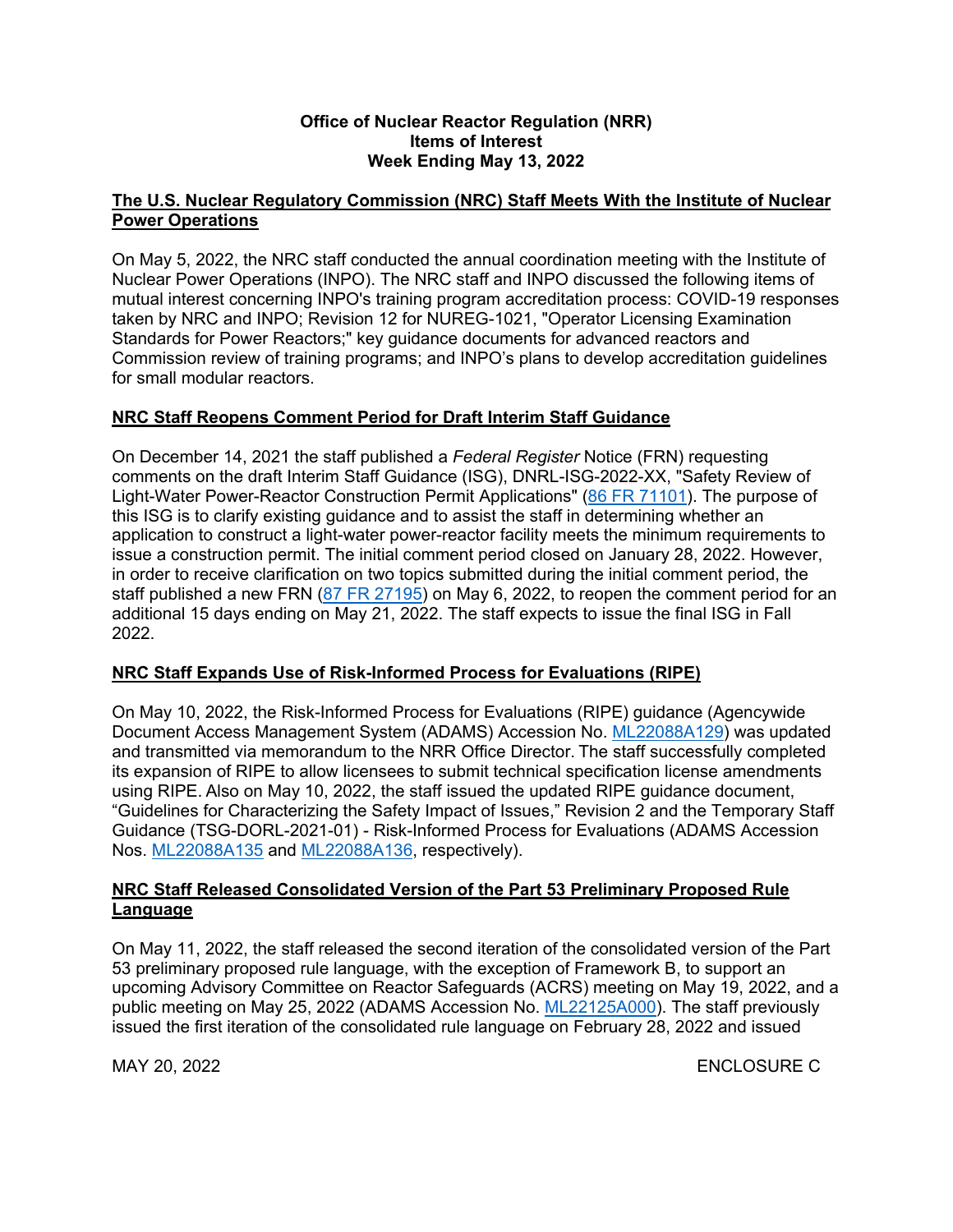each section of the preliminary proposed rule language individually in 2021. For some sections, the NRC staff also released second or third iterations of the rule language in 2021. The staff plans to release draft preliminary proposed rule language for Framework B in June 2022.

### **NRC Staff Participates in Alternative Dispute Resolution Session with National Institute of Standards and Technology**

On May 10, NRR staff along with the Office of Enforcement and the Office of the General Counsel, will participated in a mediated Alternative Dispute Resolution (ADR) session with the National Institute of Standards and Technology (NIST) staff to discuss issues identified in the March 16, 2022, special inspection report (ADAMS Accession No. [ML22066B312\)](https://adamsxt.nrc.gov/navigator/AdamsXT/packagecontent/packageContent.faces?id=%7b4FC302B8-A3BF-CA83-8735-7F664EE00000%7d&objectStoreName=MainLibrary&wId=1652699213485) following the February 3, 2021, NIST event. NIST chose ADR in response to a Choice Letter issued with the special inspection report providing options to resolve seven apparent violations identified during the inspection before the NRC makes its enforcement decision. If issues are successfully resolved during ADR, the NRC will issue a confirmatory order to NIST documenting the agreement and required actions. The ADR session will not address the NIST restart decision.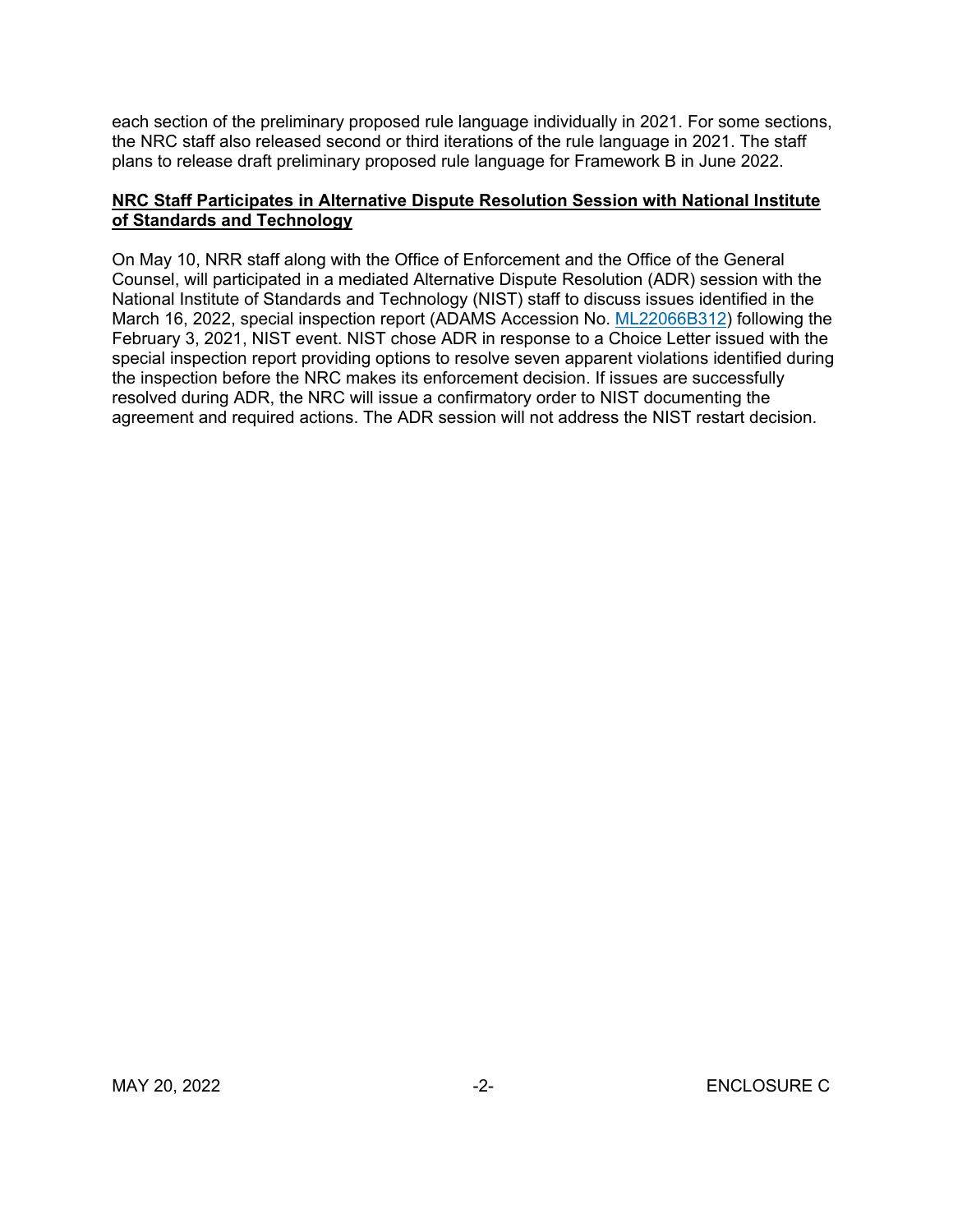#### **Office of Administration (ADM) Items of Interest Week Ending May 13, 2022**

#### **Maintenance and Development of the VARSKIN+ Computer Code**

On May 10, 2022, contract number 31310022C0011 was awarded to Renaissance Code Development, LLC, in Corvallis, Oregon. The purpose of this contract is to maintain, distribute and improve the VARSKIN+ computer code. This includes VARSKIN+ maintenance, invoicing, continued software quality assurance, VARSKIN+ user support, and training under RAMP. The period of performance is from May 16, 2022, through May 15, 2023, with four option periods. The total potential value of the contract can be up to \$1,977,944.00.